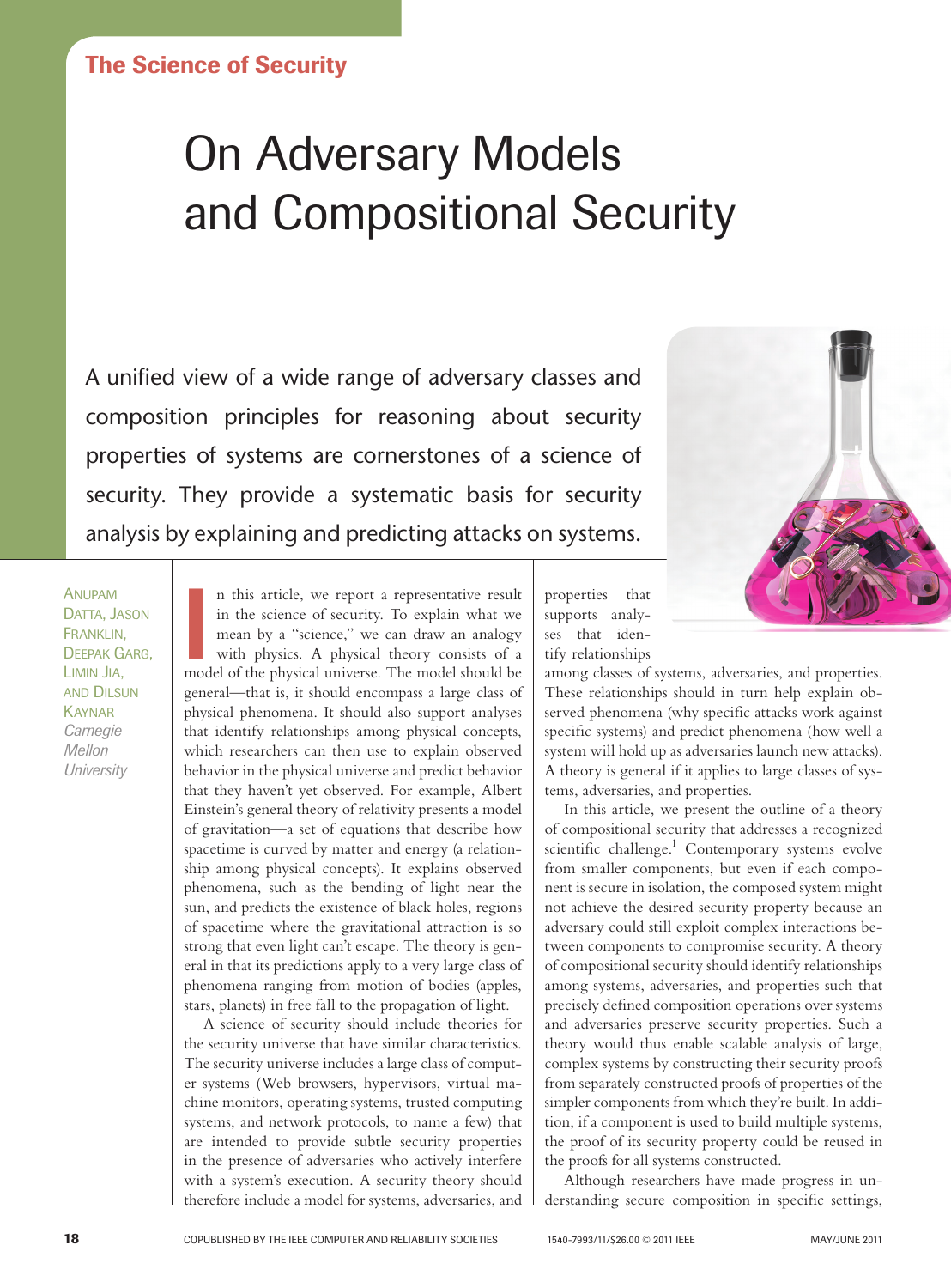### The Science of Security

such as information flow control for noninterferencestyle properties<sup>2</sup> and cryptographic protocols,  $3-5$  a systematic understanding of the general problem of secure composition hasn't emerged yet. Our theory builds on and generalizes prior work on a compositional theory for the domain of cryptographic protocols<sup>4</sup> and is influenced by compositional reasoning principles for functional correctness of programs. $6,7$ The security literature offers several alternative approaches to compositional security. In particular, one recent work applies the universal composability approach,3,5 originally developed for cryptographic protocols, to systems.<sup>8</sup> We refer the interested reader to a technical paper we've written for comparison with additional related work.<sup>9</sup>

### *Modeling Both Systems and Adversaries*

We model a system as a set of concurrently running—and possibly interacting—threads of programs that access a set of resources only through stipulated interfaces. Figure 1a illustrates our model's key components. In the figure,  $R_i$  and  $I_i$  represent resources and interfaces, respectively. Trusted components, *Ti* , combine interface calls in known ways. Adversarial (untrusted) components, *Ai* , on the other hand, can combine calls to interfaces they access arbitrarily. In general, the set of interfaces *IAi* available to adversaries is a subset of the set of interfaces  $I_{Ti}$  available to the trusted system components.

This model is general: it captures a wide range of real systems and associated adversary models. For example, Figure 1b shows a model of Web mashups obtained by instantiating the elements of Figure 1a. Resources include the mashup's document object model (DOM), communication channels between frames, and the network. Each frame in the mashup corresponds to one thread of the system. An adversary is a set of malicious frames. Interfaces  $I_D$  for accessing the DOM include functions for reading and writing DOM elements; interfaces for interframe communication include the postmessage method; and interfaces for the network include methods for obtaining data and code over the network. Note that adversarial frames are limited in their behavior by these interfaces—if all network interfaces restrict communication to servers in the same domain as the originating frame (the so-called same-origin policy), then an adversarial frame can't contact a server from a different domain regardless of its program.

Another example obtained by instantiating Figure 1a is that of a file system (Figure 1c). Here, the resources are files, the data structure holding the access permission matrix, and possibly the network. As usual, the model assumes that the administrator (such as the su-



Figure 1. (a) Abstract interface view of a system and its instantiations to (b) a Web mashup and (c) a file system. Trusted components combine interface calls in known ways. Adversaries can combine interface calls in arbitrary ways but can't break the interface abstraction.

peruser in Unix-based systems) is trusted and that other users might be adversarial. Again, adversaries can't break the interface abstraction: if no interface allows Mallory to read secret.txt, Mallory's program can't read secret.txt regardless of the instructions it executes.

Yet another instance of our abstract model of systems is a network security protocol in which we view the network as the sole shared resource of interest and in which interfaces include message send and receive functions, encryption, decryption, and nonce generation. Trusted threads follow their parts of the protocol, whereas adversarial threads combine interface calls any way they choose. Yet again, adversaries are confined by the interfaces available to them—they can intercept and send messages, but they can't decrypt messages that are encrypted using keys that they don't know.

At a technical level, interfaces are modeled as recursive functions in an expressive programming language. Trusted components and adversaries are also represented using programs in the same programming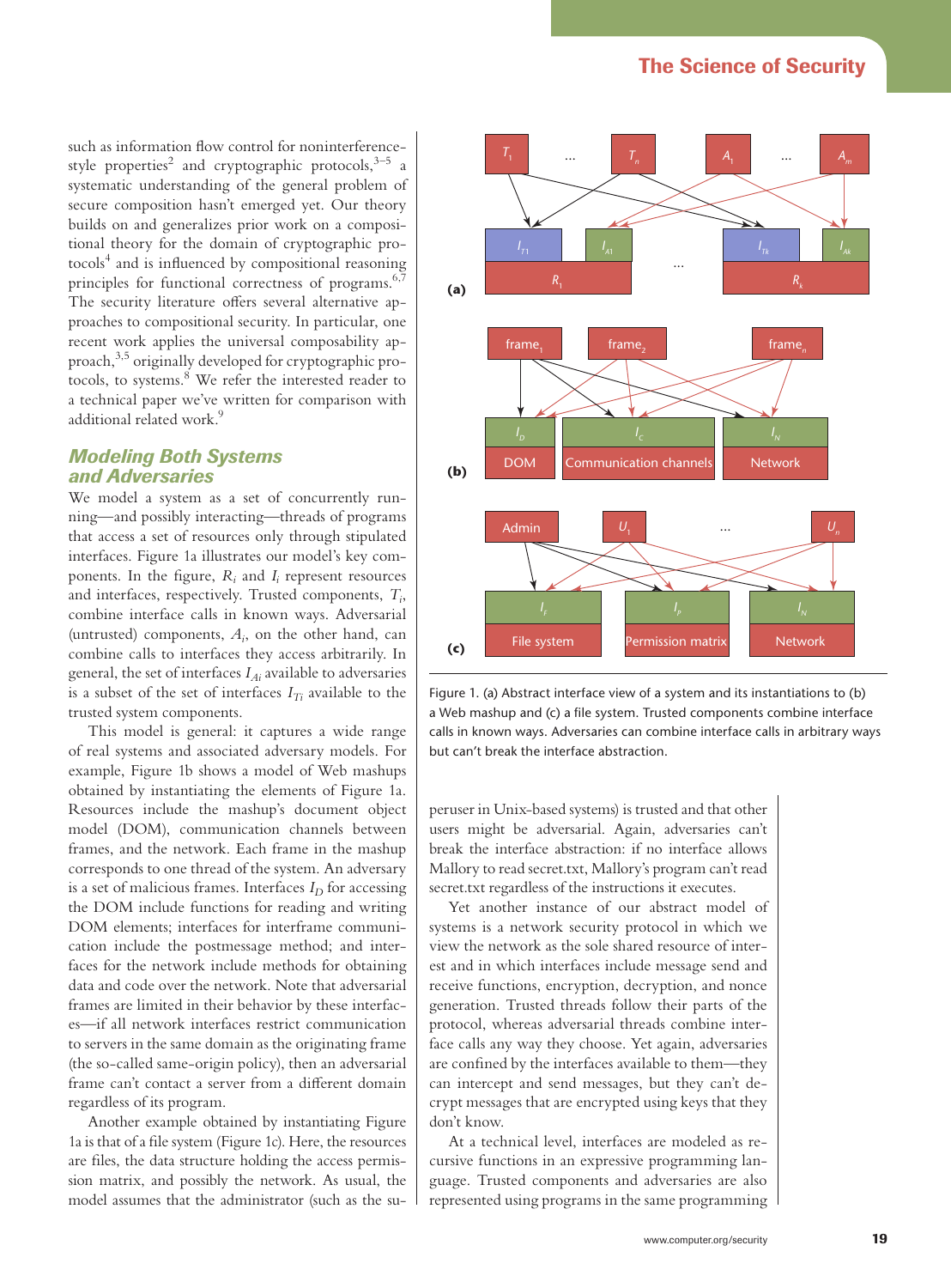language. Typically, we assume that the programs for the trusted components (or their properties) are known. On the other hand, an adversary is modeled by considering all possible programs that can be constructed by combining calls to the interfaces to which the adversary has access.

### *Modeling Security Properties*

In defining models for security properties, a useful abstraction is that of a trace, which is a possible sequence of events obtained via system execution. Our model focuses on trace properties, specifically, safety properties. Informally, safety properties state that "nothing bad ever happens on the trace." Formally, a trace violates a safety property if and only if the trace has a finite prefix on which the property is violated. In contrast, liveness properties state that "something good eventually happens on a trace."

We focus on safety properties for the following reasons:

- • safety properties are general enough to either express or approximate most security properties of interest, including authorization, integrity, secrecy, and information flow properties;
- interfaces can reliably guarantee only safety properties—although a file system interface might guarantee that Mallory never reads secret.txt (a safety property), no file system interface can guarantee that secret.txt will eventually be read (a liveness property); $^{10}$  and
- • safety properties are possibly amenable to compositional reasoning, but common compositional reasoning principles such as rely-guarantee reasoning don't apply to liveness properties.<sup>7</sup>

We represent security properties as formulas in a firstorder temporal logic, following prior work on modeling functional correctness properties.

### *Compositional Security*

Two compositional reasoning principles capture relationships among systems, adversaries, and properties in our model. These relationships are general; they explain why certain attacks work against specific systems and predict when specific systems will preserve their security properties even as adversaries come up with new attacks.

### *Composition Principle 1*

If two system components  $T_1$  and  $T_2$  satisfy properties  $\varphi$ <sub>1</sub> and  $\varphi$ <sub>2</sub> in isolation, respectively, does their simultaneous execution  $T_1/T_2$  satisfy  $\varphi_1 \wedge \varphi_2$ ? Equivalently, assuming we've proven that a trusted component  $T_1$ satisfies property  $\varphi_1$ , can we prove that the simultaneous execution of  $T_1$  and another component  $T_2$  still satisfies  $\varphi_1$ ? It's easy to see that the latter isn't true for all properties  $\varphi_1$ . For instance, let component  $T_1$ contain two concurrent threads,  $A_1$  and  $B_1$ , executing the simple protocol in which  $A_1$  sends a message to  $B_1$ , and  $B_1$  sends back an acknowledgment. Then let  $\varphi_{AB1}$  be the property: if  $A_1$  receives an acknowledgment from  $B_1$ , then  $B_1$  received a message earlier. Clearly,  $T_1$  in isolation satisfies  $\varphi_{AB1}$ . However, in a system in which message senders can spoof their identities, simultaneous execution of  $T_1$  with an adversarial thread  $T_2$  that simply sends an acknowledgment to  $A_1$ , spoofing its origin to be  $B_1$ , no longer satisfies the property  $\varphi_{AB1}$  because  $A_1$  might receive an acknowledgment from  $T_2$  without  $B_1$  having received a message.

Even though not all security properties are compositional, certain properties—namely, those that mention only the actions (or activities) of a single thread—are compositional. We use the term *local* for such properties. For instance, the property  $\varphi_{B1}$  which says that if  $B_1$  sends an acknowledgement, then it must have received a payload earlier—is local. The fact that local properties compose is captured in the following rule for local properties  $\varphi_1$  and  $\varphi_2$ , where  $\vdash T$  :  $\varphi$  means that thread *T* satisfies property  $\varphi$ :

$$
\frac{\vdash T_1:\varphi_1 \quad \vdash T_2:\varphi_2}{\vdash T_1 \| T_2:\varphi_1 \land \varphi_2}.
$$

Although local properties compose, most security properties of interest, such as  $\varphi_{AB1}$ , aren't local. How, then, might we develop compositional proofs for security properties in general? The critical observation that lets us proceed is that because a security property is a consequence of actions of individual threads, we can factor the security property's proof into proofs of local properties, followed by reasoning that combines these local properties. This combination step, called *global reasoning* in the sequel, often relies on domainspecific assumptions about the system—that is, assumptions that apply to all system components. For instance, in network protocol analysis, the assumption that a message can't be decrypted without proper keys is domain-specific. Such assumptions can either be axiomatic or established through an analysis of interfaces, as described later. Continuing our earlier example, suppose we make the domain-specific assumption that sender identities can't be spoofed. We can prove  $⊢ T_1$ :  $\varphi_{AB1}$  as follows. First, we establish that the local property  $\varphi_{B1}$  holds. Then, we complete the proof by global reasoning: if  $A_1$  receives a message purportedly from  $B_1$ , then because of the domain-specific assumption, *B*1 must have sent the message, and because of  $\varphi_{B1}$ , we can conclude that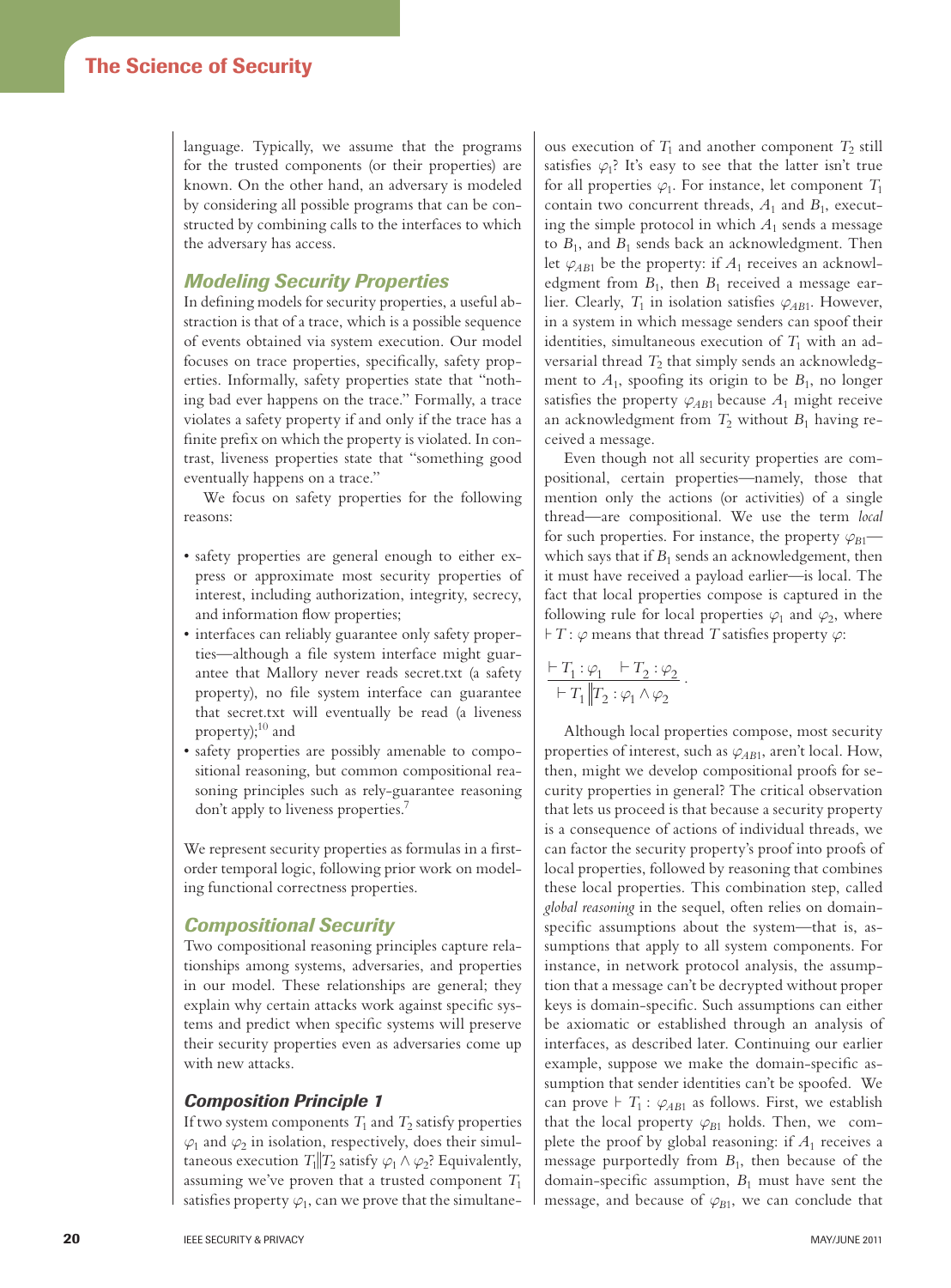*B*1 must have received a payload earlier. Interestingly, this proof remains virtually unchanged when we add the malicious thread *T*<sub>2</sub> because  $\vdash T_1 \| T_2 : \varphi_{B1}$  follows from the composition rule presented earlier and  $\vdash T_1$  :  $\varphi_{B1}$  (choose  $\varphi_1 = \varphi_{B1}$  and  $\varphi_2$  = true in the above rule), whereas the step of global reasoning is unchanged. Thus, by factoring proofs into proofs of local properties followed by reasoning from domain-specific assumptions about the system, we obtain fully compositional proofs of security.

Our interface-based model is useful in justifying domain-specific assumptions made in the global reasoning step described earlier. Because we assume that all threads in a system are confined to a stipulated set of interfaces, we can treat any invariant preserved by all interfaces in the set as a domain-specific assumption. Formally, if we can prove that a component *T* (possibly composed of several other components) satisfies property  $\varphi$  under the domain-specific assumption  $\varphi$ <sub>*A*</sub>, written  $\varphi_A \vdash T : \varphi$ , and we can prove that all allowed interfaces  $I_A$  preserve  $\varphi_A$ , written  $\vdash_{I_A} \varphi_A$ , then  $T$  satisfies  $\varphi$ . This is captured in the following rule:

$$
\frac{\vdash_{I_{\boldsymbol{A}}\varphi_{\boldsymbol{A}}} \quad \varphi_{\boldsymbol{A}}\vdash T:\varphi}{\vdash T:\varphi}.
$$

Therefore, from a composition perspective, the following style of proofs is beneficial:

- *local reasoning*—prove local properties of known threads by analyzing their programs;
- • *interface analysis*—prove invariants by analyzing the interfaces available to threads; and
- *global reasoning*—combine local reasoning and interface analysis by logical deduction to complete the proof.

Any such proof is compositional—it's correct regardless of what other components (possibly adversarial) exist, provided that the other components are confined to the interfaces considered in the interface analysis step.

Let's review a published analysis of the widely deployed Trusted Computing technology using our method, $^{11}$  and the consequent discovery of a real incompatibility between an existing standard protocol for attesting the software stack's integrity to a remote party and a newly added hardware instruction. Machines with Trusted Computing abilities include a special, tamper-proof hardware called the Trusted Platform Module (TPM), which contains protected append-only registers to store measurements, or hashes, of programs loaded into memory and a dedicated coprocessor to sign the contents of the registers with a unique hardware-protected key. The protocol

in question, called Static Root of Trust Measurement (SRTM), uses this hardware to establish the software stack's integrity on a machine to a remote third party. The protocol works by requiring each program to store in the protected registers the hash of any program it loads. For example, the hash of the first program loaded into memory, usually the boot loader, is stored in the protected registers by the booting firmware, usually the Basic Input/Output System (BIOS). The stack's integrity following this protocol can be proved to a third party by asking the coprocessor to sign the contents of the protected registers with the hardware-protected key and then sending the third party the signed hashes. The third party can compare these hashes to known ones, thus validating the stack's integrity.

Note that the SRTM protocol is correct only if software that hasn't already been measured can't append to the protected registers. Indeed, this invariant was true in the hardware the initial Trusted Computing standard prescribed, so this protocol was secure at that point. However, a new instruction, called latelaunch, added to the standard in a later extension allows an unmeasured program to be started with full access to the TPM. This violates the necessary invariant and results in an actual attack on the SRTM protocol: a program invoked with latelaunch can add hashes of arbitrary programs to the protected registers without actually loading them. Because the program isn't measured, the remote third party obtaining the signed measurements will never detect its presence. An analysis of the protocol using our method as outlined here easily discovered this incompatibility between the SRTM protocol and the latelaunch instruction. In the analysis, the TPM instruction set (which included latelaunch) was modeled as an available interface to programs. The necessary invariant can be established for all interfaces except latelaunch, thus leading to failure of a proof of correctness with latelaunch and to discovery of the actual attack.

### *Composition Principle 2*

Although the structure of proofs presented above is

## A failure to complete an expected proof step might

### help explain why a specific system doesn't satisfy a

### security property.

very general, it doesn't suffice for proving those inductive security properties that hold at a point in time if and only if they've held at all prior points in time. Consider the following two examples: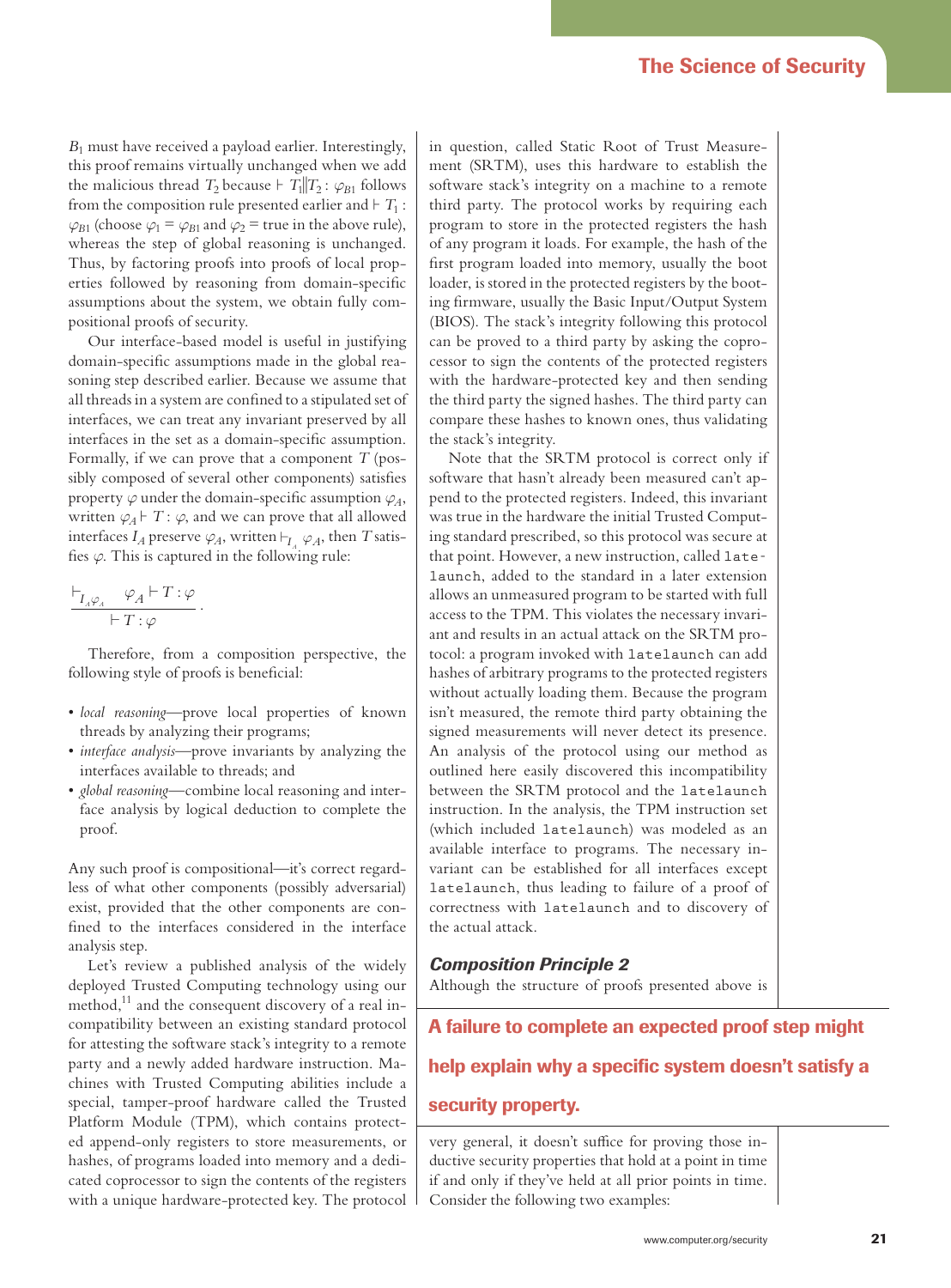- • A file system whose access control mechanism includes a special permission "admin" that lets a user modify permissions for other users. Suppose that, initially, only Alice and Bob have admin permission, and that the programs Alice and Bob run never provide the admin permission to anyone. The property of interest is *no principal besides Alice or Bob ever has the admin permission*.
- • An operating system kernel mechanism that stores page tables in a protected area of memory. Initially, the page tables map all virtual addresses to physical addresses outside the protected area. The property of interest is *the page tables never map any virtual address in the protected area*.

In both cases, there are data structures (access control list in the first case and page tables in the second) that protect themselves from modification. In both cases, the proof that the respective property holds at a particular point in time relies on the property having been true at all points in the past. We can prove the first example as follows: if its property doesn't hold at time *t*, then someone other than Alice or Bob must have added the admin permission for someone other than Alice or Bob before time *t*. So the former principal also had admin permission at that earlier time, hence the property didn't hold then either. A similar argument applies to the second example. Formally, these proofs proceed by induction over traces. Can we structure these inductive proofs so that they're compositional—that is, they're valid regardless of what other components execute simultaneously?

Fortunately, we can make such inductive proofs compositional by combining ideas from the previous section with a well-understood style of proofs called rely-guarantee reasoning.<sup>6,7</sup> Suppose we want to prove that property  $\varphi$  holds at all times. First, we identify a set  $S = \{T_1, ..., T_n\}$  of trusted threads relevant to the property and local properties  $\psi_{T1}, \ldots, \psi_{Tn}$ of these threads, satisfying the following conditions:

- 1. If  $\varphi$  holds at all time points strictly before any given time point, then each of  $\psi_{T1}$ , ...,  $\psi_{Tn}$  holds at the given time point
- 2. If  $\varphi$  doesn't hold at any time, then at least one of  $\psi_{T1}$ , …,  $\psi_{Tn}$  must have been violated strictly before that time.

The rely-guarantee principle states that under these conditions, if  $\varphi$  holds initially, then  $\varphi$  holds forever. We illustrate the technique by using it to prove the property  $\varphi$  of the example with Alice and Bob. We choose *S* to be the set of all threads in the system and  $\psi_T$  (for a thread *T*) to be the property that the thread *T* doesn't add the admin permission for anyone. Then,

statement 1 above follows for Alice and Bob's threads because they don't give the admin permission to anyone and for other threads because to change the permissions, they must have the admin permission—that is,  $\varphi$  must be previously violated, which is ruled out by the assumption in statement 1. Statement 2 declares that if someone other than Alice or Bob has an admin permission, then some thread must have added that permission. This follows from a domain-specific assumption that permissions can't change on their own. Thus, the rely-guarantee principle implies that  $\varphi$  holds forever, as required. The important observation here is that this proof is completely compositional. Statement 1 proves local properties, which are compositional as discussed previously; statement 2 is trivially compositional because all components must adhere to it. Consequently, the proof is valid regardless of which threads execute in the system besides Alice and Bob's.

In general, any proof produced using this technique is compositional, and this reasoning method is compatible with reasoning about interfaces as well. In proving either statements 1 or 2, we can assume invariants that are satisfied by all interfaces available to programs in the system.

Another application of the rely-guarantee technique, different from verification of self-protecting data structures, is in proofs of key secrecy in network protocols. We explain one instance here—proving that the so-called authentication key (AKey) generated during the Kerberos V protocol becomes known only to three protocol participants:<sup>9</sup> the client authenticated by the key, the Kerberos Authentication Server (KAS) that generates the key, and the Ticket Granting Server (TGS) to whom the key authenticates the client. At the center of this proof is the property that whenever any of these three participants sends out the AKey over the (unprotected) network, it's encrypted with other secure keys. Proving this property requires induction because as part of the protocol, the client blindly forwards an incoming message to the TGS. Consequently, the fact that the client's outgoing message doesn't contain the unencrypted AKey relies on the fact that the incoming message doesn't contain the unencrypted AKey. The latter follows from the inductive hypothesis that any network adversary couldn't have had the unencrypted AKey to send it to the client.

Formally, the rely-guarantee framework is instantiated by choosing  $\varphi$  to be the property that any message sent out on the network doesn't contain the unencrypted AKey.  $\psi_T$ , for threads *T* of the client, the KAS, and the TGS, is the property that the respective threads don't send out the AKey unencrypted. Then, the proof of statement 2 is trivial, and statement 1 follows from an analysis of the client's programs, the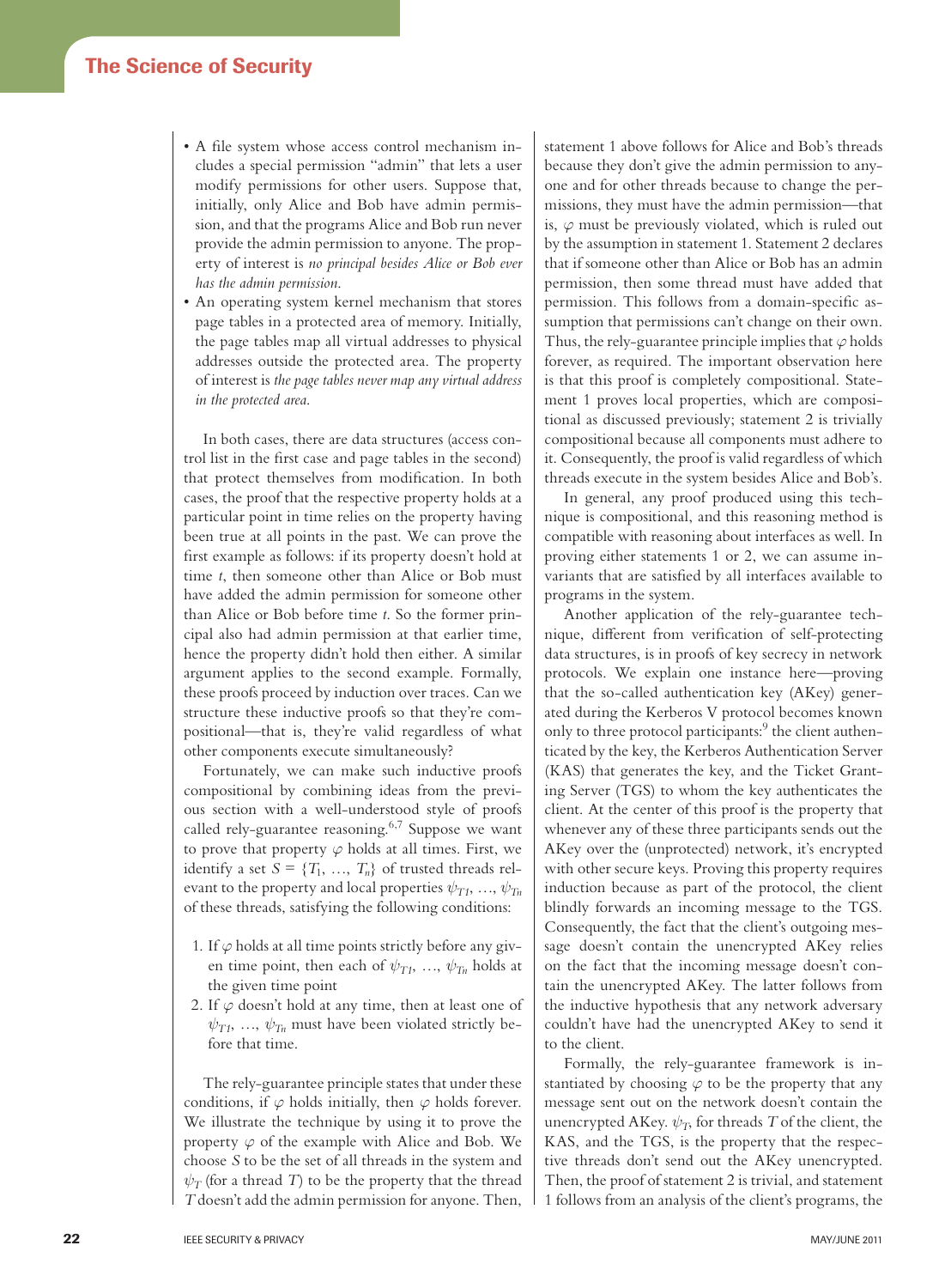KAS, and the TGS. The first of these, as mentioned earlier, uses the assumption that  $\varphi$  holds at all points in the past. Note that the three programs are analyzed individually, even though the secrecy property relies on the interactions between them.

### *Predicting and Explaining Attacks*

The composition principles described earlier are quite general, as demonstrated in the first principle (systematic combination of local reasoning, interface analysis, and global reasoning) by successfully proving authentication properties of network protocols<sup>4</sup> and integrity properties for trusted computing platforms.<sup>11</sup> The second principle (rely-guarantee reasoning) has been applied to compositionally prove self-protecting data structures' integrity properties<sup>9</sup> and network protocols' secrecy properties.<sup>9,12</sup>

Our model of interfaces can also help predict whether a system has a security property, given that it exposes certain interfaces to adversaries: if we assume only the invariant  $\varphi_A$  in proving a security property  $\varphi$ , then the system is secure provided that all interfaces it exposes maintain this invariant. This interface invariant thus abstractly characterizes a class of attacks that are ineffective against the system: any specific attack that doesn't break the invariant won't break the security property. Dually, if even one interface doesn't maintain this invariant, the system could potentially face attack. Of course, the attack might not be real because the assumption  $\varphi_A$  might not be essential to the proof (there could be another proof without the assumption), but such a failure could be used as a red flag during system design.

A failure to complete an expected proof step might help explain why a specific system doesn't satisfy a security property. For example, missing checks in interfaces could result in failure to prove invariants that are necessary for proving the security property. One concrete example of such vulnerability in a security hypervisor appears in a recent paper.<sup>13</sup> Another common source of attacks observed in practice arises from failure to consider certain interfaces available to adversaries. In this case, by omitting analysis of some interfaces, we may prove stronger invariants than ones that actually hold in the system and (incorrectly) use these invariants in proving security properties. We mentioned one such example earlier, in the context of TPMs; similarly, vulnerabilities have resulted from a failure to consider the direct memory access (DMA) write procedure as part of the interface available to adversaries.14

Future work in theory of compositional security can take several directions. First, automating the

compositional reasoning principles we presented is an open problem. Rely-guarantee reasoning principles have already been automated for functional verification of realistic systems, and we expect that progress can be made by building on these prior results. Second, there's a strong need to develop and standardize domain-specific adversary models for system security. Although work exists on such models in some domains—network protocols and trusted computing platforms—we haven't yet arrived at a similar level of understanding in other important domains, such as the Web platform. Finally, it's important to extend the compositional reasoning principles presented here to support analysis of more refined models that consider, for example, features of implementation languages such as  $C. \Box$ 

#### *References*

- 1. J.M. Wing, "A Call to Action: Look beyond the Horizon," *IEEE Security & Privacy*, vol. 1, no. 6, 2003, pp. 62–67.
- 2. D. McCullough, "A Hookup Theorem for Multilevel Security," *IEEE Trans. Software Eng*., vol. 16, no. 6, 1990, pp. 563–568.
- 3. R. Canetti, "Universally Composable Security: A New Paradigm for Cryptographic Protocols," *Proc. 42nd Ann. Symp. Foundations of Computer Science* (FOCS), IEEE CS Press, 2001, pp. 136–145.
- 4. A. Datta et al., "A Derivation System and Compositional Logic for Security Protocols," *J. Computer Security*, vol. 13, no. 3, 2005, pp. 423–482.
- 5. B. Pfitzmann and M. Waidner, "A Model for Asynchronous Reactive Systems and Its Application to Secure Message Transmission," *Proc. 21st IEEE Symp. Security and Privacy*, IEEE CS Press, 2001, pp. 184–200.
- 6. C.B. Jones, "Tentative Steps toward a Development Method for Interfering Programs," *ACM Trans. Programming Languages and Systems*, vol. 5, no. 4, 1983, pp. 596–619.
- 7. J. Misra and K.M. Chandy, "Proofs of Networks of Processes," *IEEE Trans. Software Eng*., vol. 7, no. 4, 1981, pp. 417–426.
- 8. R. Canetti et al., "Composable Security Analysis of OS Services," Cryptology ePrint Archive, Report 2010/213, Int'l Assoc. for Cryptographic Research, 2010; http://eprint.iacr.org/2010/213.
- 9. D. Garg et al., "Compositional System Security in the Presence of Interface-Confined Adversaries," *Proc. 26th Conf. Mathematical Foundations of Programming Semantics* (MFPS), Elsevier, 2010, pp. 49–71.
- 10. J. Rushby, "Kernels for Safety?" *Safe and Secure Computing Systems*, T. Anderson, ed., Blackwell Scientific Publications, 1989, pp. 210–220.
- 11. A. Datta et al., "A Logic of Secure Systems and Its Application to Trusted Computing," *Proc. 30th IEEE*